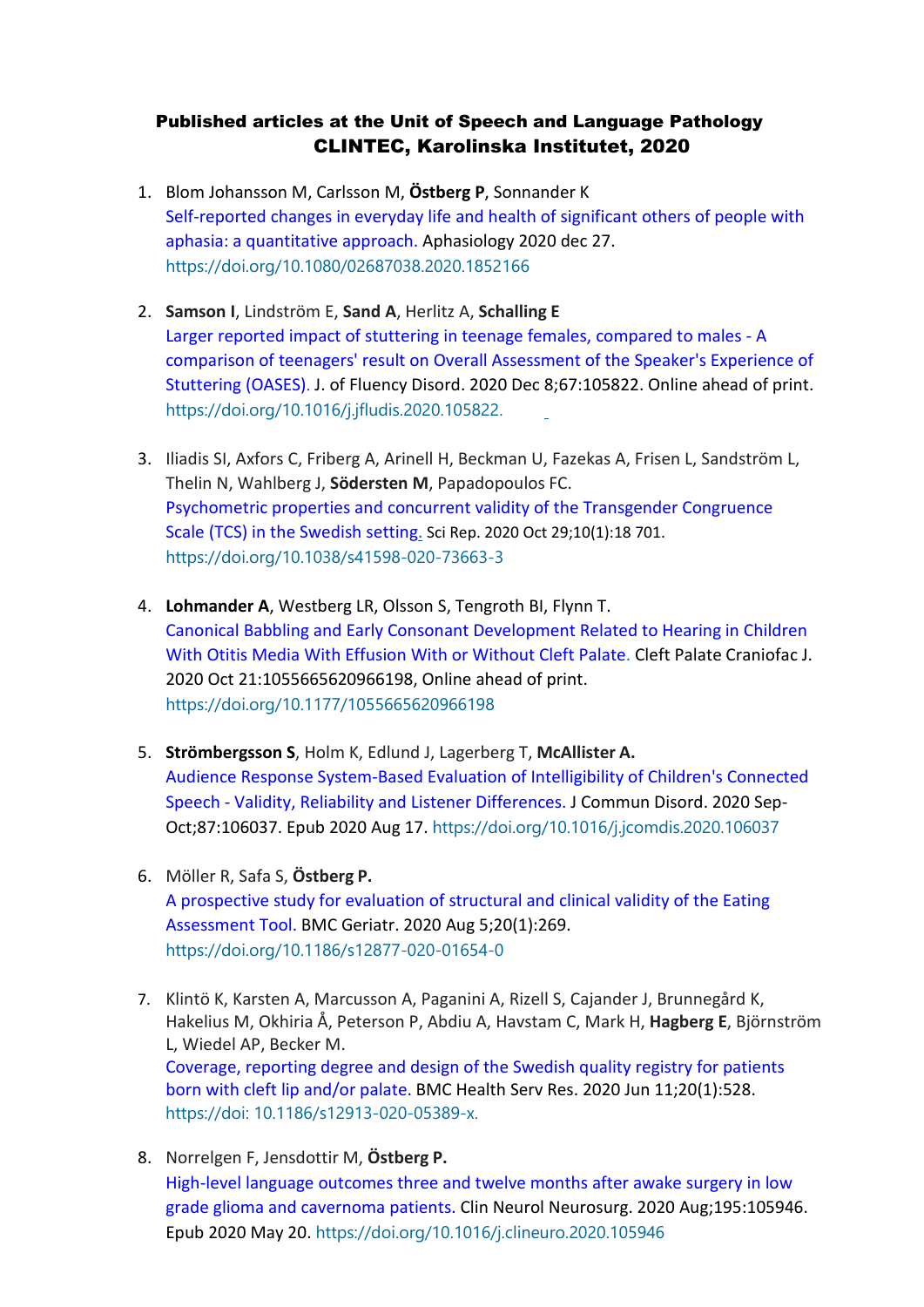- 9. Häggström J, Hederstierna C, Rosenhall U, **Östberg P**, Idrizbegovic [Prognostic Value of a Test of Central Auditory Function in Conversion from Mild](https://pubmed-ncbi-nlm-nih-gov.proxy.kib.ki.se/32388503/) [Cognitive Impairment to Dementia. A](https://pubmed-ncbi-nlm-nih-gov.proxy.kib.ki.se/32388503/)udiol Neurootol. 2020;25(5):276-282.. Epub 2020 May 8. <https://doi.org/10.1159/000506621>
- 10. Vidal V, **McAllister A**, DeThorne L.

[Communication Profile of a Minimally Verbal School-Age Autistic Child: A Case Study.](https://pubmed-ncbi-nlm-nih-gov.proxy.kib.ki.se/32392446/) Lang Speech Hear Serv Sch. 2020 Jul 15;51(3):671-686. Epub 2020 May 11. [https://doi.org/10.1044/2020\\_LSHSS-19-00021](https://doi.org/10.1044/2020_LSHSS-19-00021)

## 11. **Aronsson FS**, Kuhlmann M, Jelic V, **Ostberg P.**

[Is cognitive impairment associated with reduced syntactic complexity in writing?](https://gateway-webofknowledge-com.proxy.kib.ki.se/gateway/Gateway.cgi?DestApp=WOS&GWVersion=2&SrcApp=RRC&locale=en_US&SrcAuth=RRC&DestLinkType=FullRecord&KeyUT=WOS%3A000526283200001)  [Evidence](https://gateway-webofknowledge-com.proxy.kib.ki.se/gateway/Gateway.cgi?DestApp=WOS&GWVersion=2&SrcApp=RRC&locale=en_US&SrcAuth=RRC&DestLinkType=FullRecord&KeyUT=WOS%3A000526283200001) [from automated text analysis. A](https://gateway-webofknowledge-com.proxy.kib.ki.se/gateway/Gateway.cgi?DestApp=WOS&GWVersion=2&SrcApp=RRC&locale=en_US&SrcAuth=RRC&DestLinkType=FullRecord&KeyUT=WOS%3A000526283200001)phasiology 9 apr2020. <https://doi.org/10.1080/02687038.2020.1742282>

12. Johansson H, Freidle M, Ekman U, **Schalling E**, Leavy B, Svenningsson P, Hagströmer M, Franzén E. [Feasibility Aspects of Exploring Exercise-Induced Neuroplasticity in Parkinson's](https://pubmed-ncbi-nlm-nih-gov.proxy.kib.ki.se/32300475/) [Disease: A Pilot Randomized Controlled Trial. P](https://pubmed-ncbi-nlm-nih-gov.proxy.kib.ki.se/32300475/)arkinsons Dis. 2020 Mar 25;2020:2410863. eCollection 2020.<https://doi.org/10.1155/2020/2410863>

## 13. **Mogren A,** Sjögreen L, Barr Agholme M, **McAllister A.**

Orofacial function in children with Speech Sound Disorders (SSD) persisting after the age of six year. [Int J Speech Lang Pathol. 2](https://www-ncbi-nlm-nih-gov.proxy.kib.ki.se/pubmed/?term=Orofacial%2Bfunction%2Bin%2Bchildren%2Bwith%2BSpeech%2BSound%2BDisorders%2BSSD%2BPersisting%2Bafter%2Bthe%2Bage%2Bof%2B6%2Byears)020 Mar 1:1-11. [Epub ahead of print]. <https://doi.org/10.1080/17549507.2019.1701081>

- 14. Karlsson F, **Schalling E**, Laakso K, **Johansson K**, Hartelius L. Assessment of speech impairment in patients with Parkinson's disease from acoustic quantifications of oral diadochokinetic sequences. J Acoust Soc Am. 2020 Feb;147(2):839. <https://doi.org/10.1121/10.0000581>
- 15. **Johansson K, Schalling E**, Hartelius L.

[Self-Reported Changes in Cognition, Communication and Swallowing in Multiple](https://pubmed-ncbi-nlm-nih-gov.proxy.kib.ki.se/31962338/) [Sclerosis: Data from the Swedish Multiple Sclerosis Registry and from a National](https://pubmed-ncbi-nlm-nih-gov.proxy.kib.ki.se/31962338/) [Survey. F](https://pubmed-ncbi-nlm-nih-gov.proxy.kib.ki.se/31962338/)olia Phoniatr Logop. 2021;73(1):50-62. Epub 2020 Jan 21. <https://doi.org/10.1159/000505063>

- 16. Azul D, Hancock AB, **Nygren U.** [Forces Affecting Voice Function in Gender Diverse People Assigned Female at Birth.](https://pubmed-ncbi-nlm-nih-gov.proxy.kib.ki.se/31974036/) J Voice. 2020 Jan 20:S0892-1997(19)30546-6. doi: 10.1016/j.jvoice.2020.01.001. Online ahead of print. https://doi.org[/10.1016/j.jvoice.2020.01.001](https://doi-org.proxy.kib.ki.se/10.1016/j.jvoice.2020.01.001)
- 17. Persson C, Pedersen NH, Hayden C, Bowden M, Aukner R, Vindenes HA, Åbyholm F, Withby D, Willadsen E, **Lohmander A**.

[Scandcleft Project Trial 3: Comparison of Speech Outcomes in Relation to Sequence](https://www-ncbi-nlm-nih-gov.proxy.kib.ki.se/pubmed/31928085) in 2-Stage Palatal Repair [Procedures in 5-Year-Olds With Unilateral Cleft Lip and](https://www-ncbi-nlm-nih-gov.proxy.kib.ki.se/pubmed/31928085) [Palate. C](https://www-ncbi-nlm-nih-gov.proxy.kib.ki.se/pubmed/31928085)left Palate Craniofac J. 2020 Mar;57(3):352-363. Epub 2020 Jan 13. Clinical Trial. [https://doi.org/10.1177/1055665619896637](https://doi.org/10.1177%2F1055665619896637)